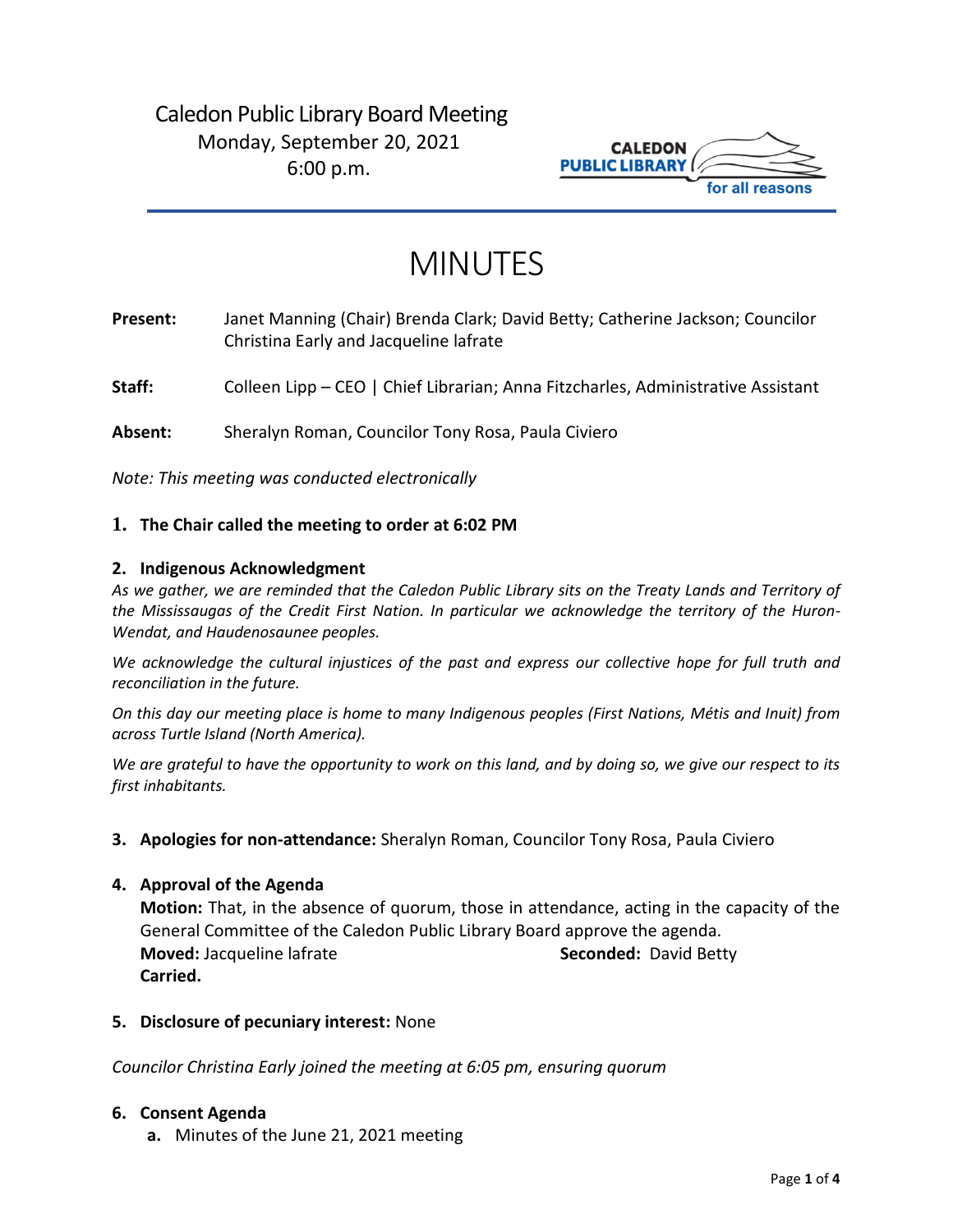- **b.** CEO/Chief Librarian's Report
- **c.** Strategic Actions Update
- **d.** Correspondence
	- i. Deputy Minister Kevin Finnerty re: Ontario Public Library Service Awards – September 9, 2021

**Motion:** That the Caledon Public Library Board receive all reports and correspondence within the consent agenda.

**Moved:** David Betty **Seconded:** Jacqueline lafrate

**Carried.** 

# **7. Business arising from the minutes:** None

# **8. Staff Reports**

# **a. Treasurer's Report and Financial Statements**

**Motion:** That the Caledon Public Library Board receive the Treasurer's Report and related financials.

**Moved:** Councilor Christina Early **Seconded:** Catherine Jackson **Carried.**

*Brenda Clarke joined the meeting at 6:17 pm*

# **b. Quarterly Performance Measures and Statistics – Q2 2020**

**Motion:** That the Caledon Public Library Board receive the Quarterly Performance Measures and Statistics – Q2 2020 **Moved:** Catherine Jackson **Seconded:** David Betty **Carried.** 

# **c. Staff Acceptable Use of Technology Policy Report**

**Motion:** That the Caledon Public Library Board approve and adopt the revised Staff Acceptable Use of Technology Policy.

**Moved:** Councilor Christina Early **Seconded:** David Betty **Carried.**

#### **d. Indigenous Respect and Acknowledgement Policy Report**

**Motion:** That the Caledon Public Library Board approve and adopt the Indigenous Respect and Acknowledgement Policy.

**Moved:** Brenda Clark **Seconded:** Councilor Christina Early **Carried**

**Motion:** That the Caledon Public Library Board acknowledge the responsibility of public libraries to provide resources, information and programs in honour of Truth and Reconciliation and therefore the importance of remaining open on September 30; and,

That the Caledon Public Library Board recognize that the location of most branches within Town facilities requires that the Library align with any municipal decision to close facilities and provide staff with a paid statutory holiday on September 30; and,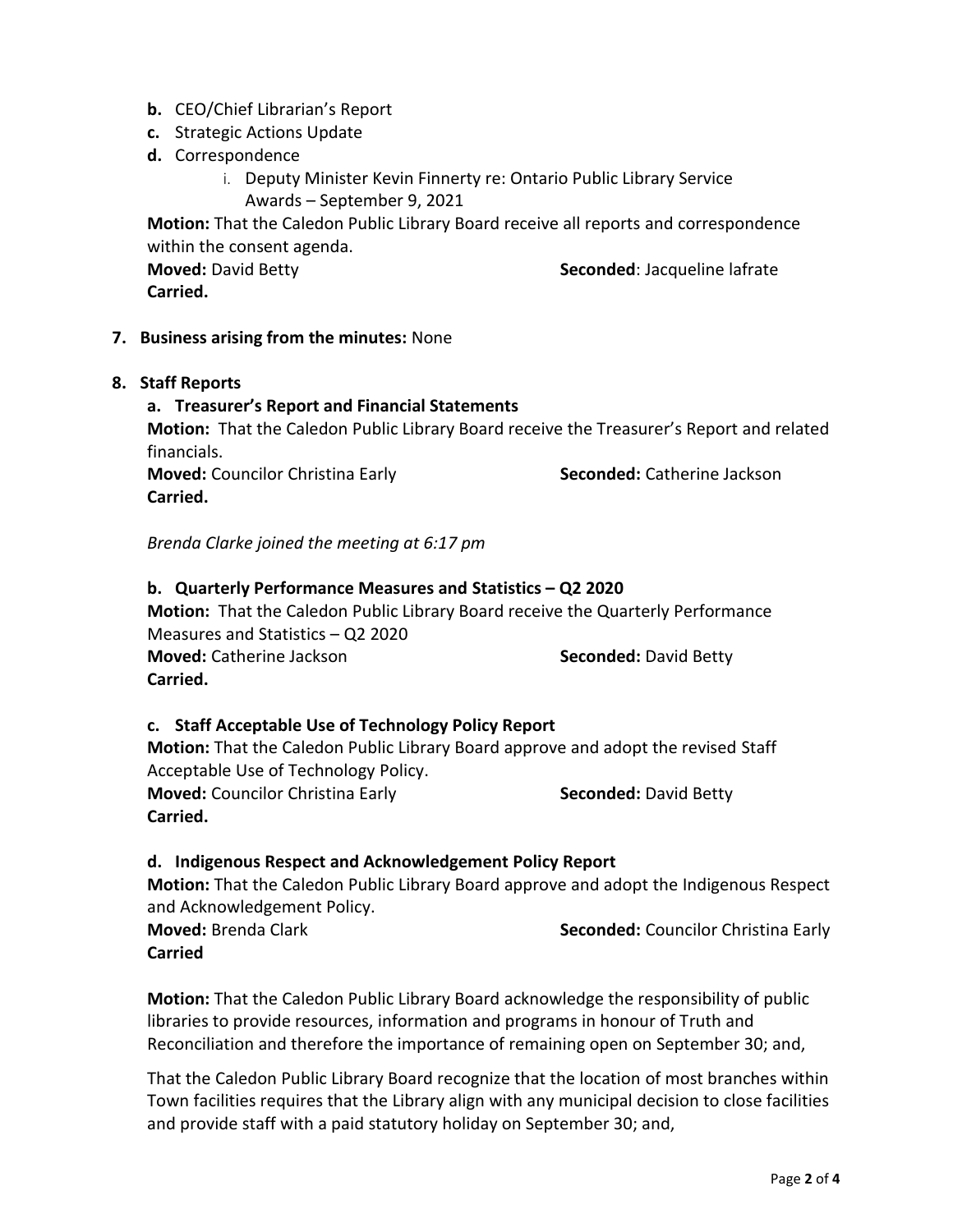That the Caledon Public Library Board direct the CEO to implement any changes to hours of operation, staff schedules and/or compensation resulting from related Council decisions. **Moved:** Jacqueline lafrate **Seconded: David Betty Seconded: David Betty Carried**

# **e. Employee Vaccination Policy Status Report**

**Motion:** That the Caledon Public Library Board delegate authority to the CEO/Chief Librarian to develop and implement an Employee Vaccination Policy to align, where feasible, with any such policy to be issued by the Town of Caledon;

That the Caledon Public Library Board direct the CEO/Chief Librarian to include members of the Board in the requirements of said policy; and,

That the Caledon Public Library Board direct the CEO/Chief Librarian to advise the Board of policy details in advance of the October meeting.

**Moved:** Councilor Christina Early **Seconded:** Catherine Jackson **Carried.** 

# **9. Board and Committee Reports**

- **a.** Strategic Action and Assessment Committee Minutes of June 28, 2021
- **b.** Strategic Action and Assessment Committee Minutes of August 9, 2021
	- i. Revised Advocacy Workplan
	- ii. Board Strategic Action Plan 2021-2024
	- iii. Revised Annual Assessment Survey
- **c.** Advocacy and Fundraising Committee Minutes of September 9, 2021

**Motion:** That the Caledon Public Library Board receive all committee minutes, workplans and reports, as amended.

**Moved:** Brenda Clark **Seconded:** Catherine Jackson **Carried.** 

# **d. Finance Committee Meeting Minutes of September 13, 2021**

# i. **2022 Draft Budget Report**

**Motion:** That the Caledon Public Library Board receive the Finance Committee Meeting Minutes of September 13, 2021 and approve the 2022 Draft Budget Report. **Moved:** Catherine Jackson **Seconded:** Brenda Clark **Carried.** 

#### **10. Board Development**

**a. Core Library Values Discussion – Community and Partnership** Deferred to the October 18, 2021 meeting

# **11. New Business:** None

# **12. Board Work Plan**

#### **a. 2021 Board Work Plan Review**

**Motion:** That the Caledon Public Library Board approve the revised 2021 Work Plan.